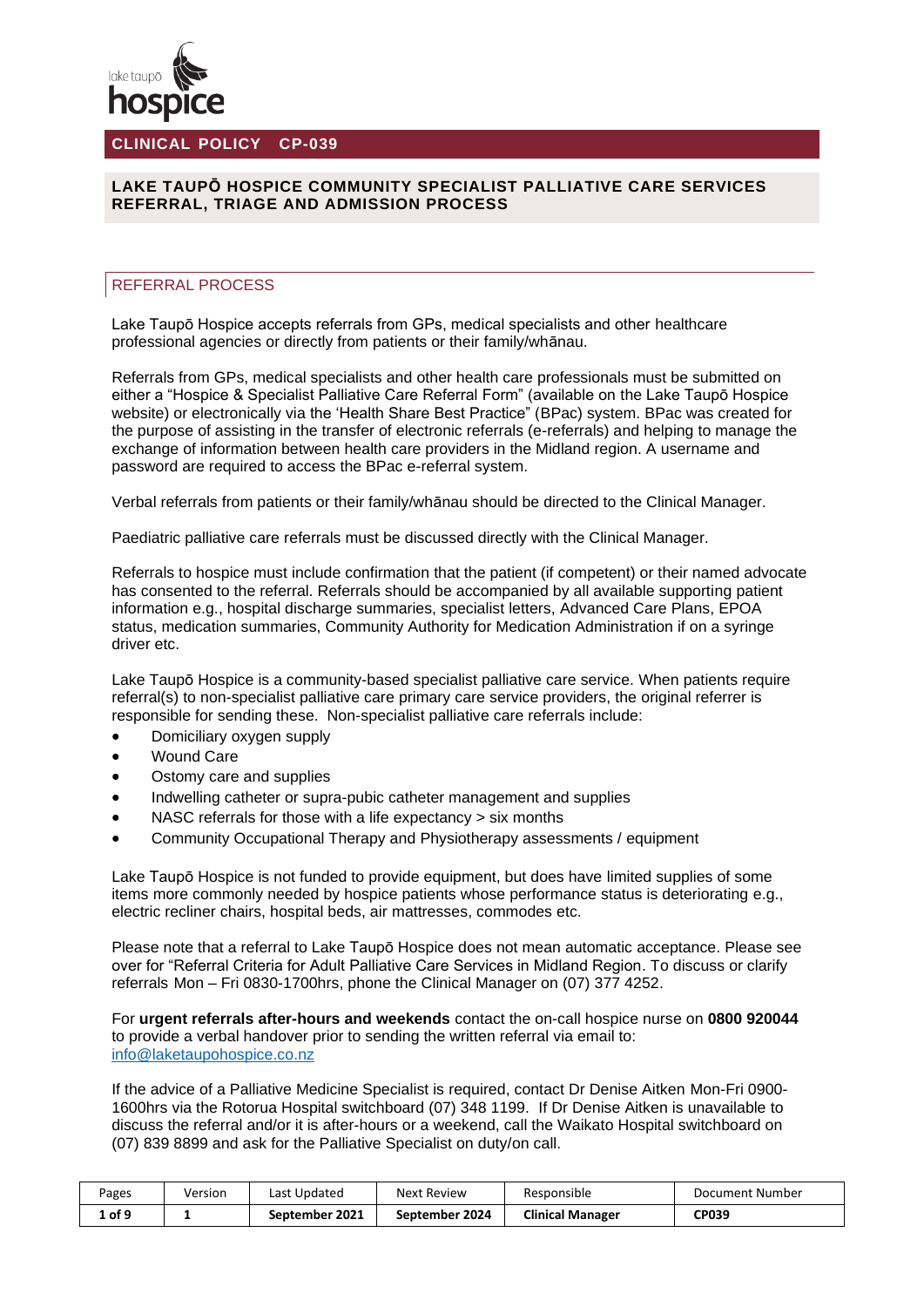

# TRIAGE AND ADMISSION PROCESS

All referrals are triaged by the Clinical Manager as per 'Referral Criteria for Adult Palliative Care Services in Midland Region'.

The Clinical Manager completes an 'Acknowledgement of Referral' form (CS-004 in Clinical Documents) advising whether the referral has been accepted or declined. This form is then emailed to the referrer by hospice admin staff.

E-referrals received via BPac go to both [info@laketaupohospice.co.nz](mailto:info@laketaupohospice.co.nz) and the Clinical Managers email address. BPac referrals are accepted or declined by the Clinical Manager clicking the 'reply' tab and typing in the response. The reply message will automatically go back to the referrer and the triage status in BPac will show as "replied". The BPac User Manual MG-029 is saved in User Manuals & Guidelines.

Once accepted, patient details are entered into PalCare by hospice admin staff and the referral is uploaded into the 'Correspondence' section of the patient's PalCare notes.

The Clinical Manager accesses the patient's PalCare notes and clicks the "accept" then "admit" tabs and allocates a hospice nurse.

The hospice nurse contacts the patient and/or family/whānau to book an Initial Assessment to introduce Lake Taupō Hospice service as soon as is practicable.

A Family Support Team member then contacts the patient or family/whānau within 2-3 days of the first nursing visit to introduce Lake Taupō Hospice family support services.

All new patients are presented at the next patient handover meeting to coordinate their ongoing care.

# REFERRAL CRITERIA FOR ADULT PALLIATIVE CARE SERVICES IN MIDLAND REGION

Based on the Leeds Eligibility Criteria for Specialist Palliative Care Services (Bennett, et al., 2000) Midland region includes Bay of Plenty, Lakes, Tairawhiti and Waikato

Patients must meet all five criteria below to be eligible for referral to Specialist Palliative Care (SPC). If there is any doubt about eligibility, the Referrer should contact the Service or Hospice to discuss further. It will be at the discretion of the Service as to whether patients who do not meet all of the criteria will be accepted.

#### *1. The patient has active, progressive and advanced disease.*

Patients eligible for Specialist Palliative Care are those with active, progressive, advanced disease for whom prognosis is limited and the focus of care is quality of life. An alternative term used is that of a life-limiting illness/condition. Prognostic uncertainty (such as exists when embarking on a trial of chemotherapy for an aggressive malignancy where the likelihood of response is low) should not necessarily be a barrier to referral; if there is a clinical need (criteria 2 below) the referral is likely to be accepted. Similarly, patients may be eligible for referral to Hospital Palliative Care following a sudden or traumatic event in the absence of a pre-existing palliative condition (such as an intracranial haemorrhage or out of hospital cardiac arrest) if the condition is active, progressive and life-limiting.

#### *2. The patient has a level of need that exceeds the resources of the primary palliative care provider.*

The Resource and Capability Framework for Integrated Adult Palliative Care Services in New Zealand (Ministry of Health Jan 2013) states that palliative care services should "*provide direct management* 

| Pages  | Version | Last Updated   | <b>Next Review</b> | Responsible             | Document Number |
|--------|---------|----------------|--------------------|-------------------------|-----------------|
| 2 of 9 |         | September 2021 | September 2024     | <b>Clinical Manager</b> | <b>CP039</b>    |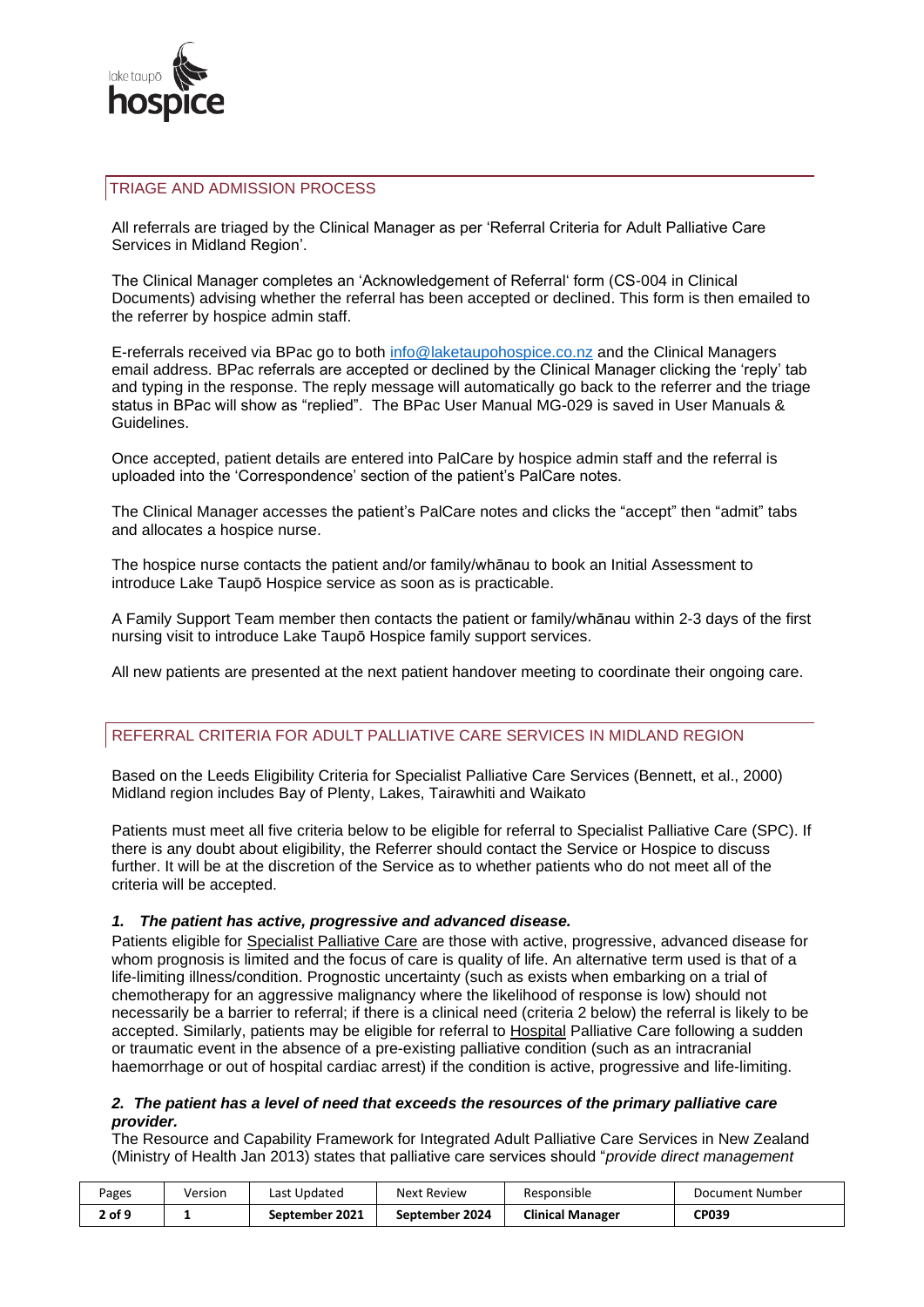

*and support of patients, their families and whānau, where more complex palliative care need exceeds the resources of the primary palliative care provider."* The Framework emphasises that the level of input is needs- based rather than based on diagnosis or prognosis. Stated another way, referrals to SPC are appropriate where there is an extraordinary level of need and examples of this include:

- uncontrolled or complicated symptoms,
- specialised nursing requirements relating to mobility, functioning or self-care,
- emotional or behavioural difficulties related to the illness, such as uncontrolled anxiety or depression.
- concern or distress involving children, family or carers, physical and human environment (including home or hospital), finance, communication or learning disability,
- unresolved issues around self-worth, loss of meaning and hope, suicidal behaviours, requests for euthanasia and complex decisions over the type of care, including its withholding or withdrawal.

### *3. The patient agrees to the referral if competent to do so (or an advocate agrees on their behalf).*

### *4 The patient has New Zealand residency or has reciprocal rights and is resident within the DHB area.*

(If the patient is not a New Zealand resident and is in hospital, discuss with the Hospital SPC team. If community support is needed, the referral must be discussed with the Hospice team and approval gained from the Hospice CEO prior to the referral being made to ensure funding is authorised).

# *5. The patient is registered with a local primary healthcare provider.*

(Hospital inpatients without a GP must have this addressed prior to discharge if a Hospice or community palliative care referral is made).

Criteria 4 and 5 are NOT a requirement for referral to a Hospital Palliative Care Team

- Patients who meet the above criteria should be referred for SPC Assessment, performed by a SPC Care Interdisciplinary Team. The subsequent level of involvement/intervention, treatment plan and care package will be negotiated with the patient, carer and referring team.
- If the patient is an acute hospital with no Hospital Palliative Care Team, contact the local Hospice to assess their capacity/capability to give advice and support should that be required.

# REFERRAL GUIDANCE

The following clinical indicators should be assessed when deciding if a referral is appropriate or not. These general indicators are based on the Gold Standards Framework Prognostic Indicator Guidance (Thomas, et al., 2011).

- **1 For patients with advanced disease or progressive life limiting conditions - Would you be surprised if the patient were to die in the next few months, weeks, days?** The answer to this question should be an intuitive one, pulling together a range of clinical, comorbidity, social and other factors that give a whole picture of deterioration. If you would not be surprised, then what measures might be taken to improve the patient's quality of life now and in preparation for possible further decline?
- **2 Are there increasing needs and/or general indicators of decline?** Refer to Step 2 in Appendix A below

| Pages  | Version | Last Updated   | Next Review    | Responsible             | Document Number |
|--------|---------|----------------|----------------|-------------------------|-----------------|
| 3 of 9 |         | September 2021 | September 2024 | <b>Clinical Manager</b> | CP039           |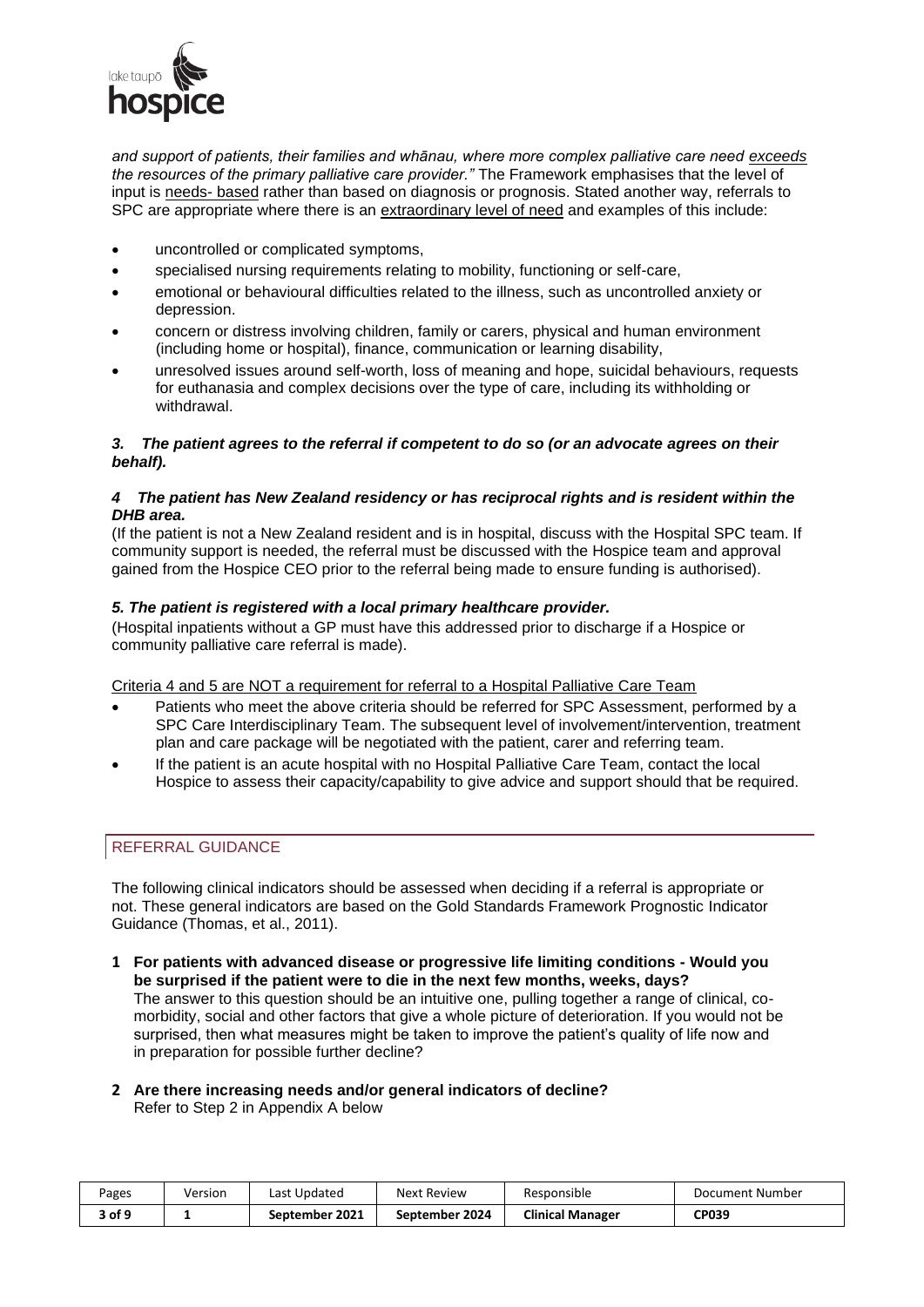

### **3 Further guidance on referral criteria**

For further guidance on referral criteria for specific diseases and conditions, see Appendix A, which provides information from the Gold Standards Framework Prognostic Indicator Guidance. This Guidance aims to help health professionals in the earlier identification of adult patients nearing the end of their life who may need additional support (Thomas, K., et al., 2011).

Appendix B provides an additional tool, the Supportive and Palliative Care Indicators Tool (SPICT), which was developed as a practical, clinical tool to help multidisciplinary teams identify patients at risk of deteriorating and dying in all care settings (Highet, et al., 2014).

This information may be used to help determine if a referral is appropriate and may also be provided to Referrers to inform their decision making on who to refer and when.

Note

Most referrals to palliative care will have an expected prognosis of less than 12 months. However, not uncommonly it will either be impossible to determine prognosis with any certainty or the clinical need will be sufficient to warrant referral in the context of a life-limiting illness with a more chronic course. When in doubt, contact the Service or Hospice directly.

# LESS APPROPRIATE REFERRALS

Specialist Palliative Care in largely inappropriate for:-

- Patients with chronic stable disease or disability with a life expectancy of several years.
- Patients with chronic pain problems not associated with progressive terminal disease.
- Competent patients who decline referral.
- Patients who are unaware of their underlying disease (unless this is a cultural preference in which case this needs to be sensitively addressed).
- Those patients whose problems are principally psychological and need specialist psychiatric referral, whether or not they have declined such help.

Patients can stabilise following Specialist Palliative Care interventions and may no longer require input from that service with their ongoing care being managed by their primary palliative care provider. Discharge from the specialist palliative care service should be planned in collaboration with the primary team. Re-referral back to specialist palliative care can be made at any time should the need arise.

### GOVERNING LEGISLATION AND ASSOCIATED DOCUMENTATION

#### **Associated Documents**

Bennett, M., Adam, J., Alison, D., Hicks, F. & Stockton, M. (2000). Leeds eligibility criteria for specialist palliative care services. Palliative Medicine, 14, 157-158.

Highet, G., Crawford, D., Murray, S.A. & Boyd, K. (2014) Development and evaluation of the Supportive and Palliative Care Indicators Tool (SPICT): a mixed-methods study. BMJ Supportive and Palliative Care, 4(3): 285-290.

Ministry of Health (2013). Resource and capability framework for integrated adult palliative care services in New Zealand. Wellington, Ministry of Health.

http://www.health.govt.nz/publication/resource-and-capability- framework-integrated-adult-palliativecare-services-new-zealand

| Pages             | Version | Last Updated   | Next Review    | Responsible             | Document Number |
|-------------------|---------|----------------|----------------|-------------------------|-----------------|
| 4 of <sup>o</sup> |         | September 2021 | September 2024 | <b>Clinical Manager</b> | CP039           |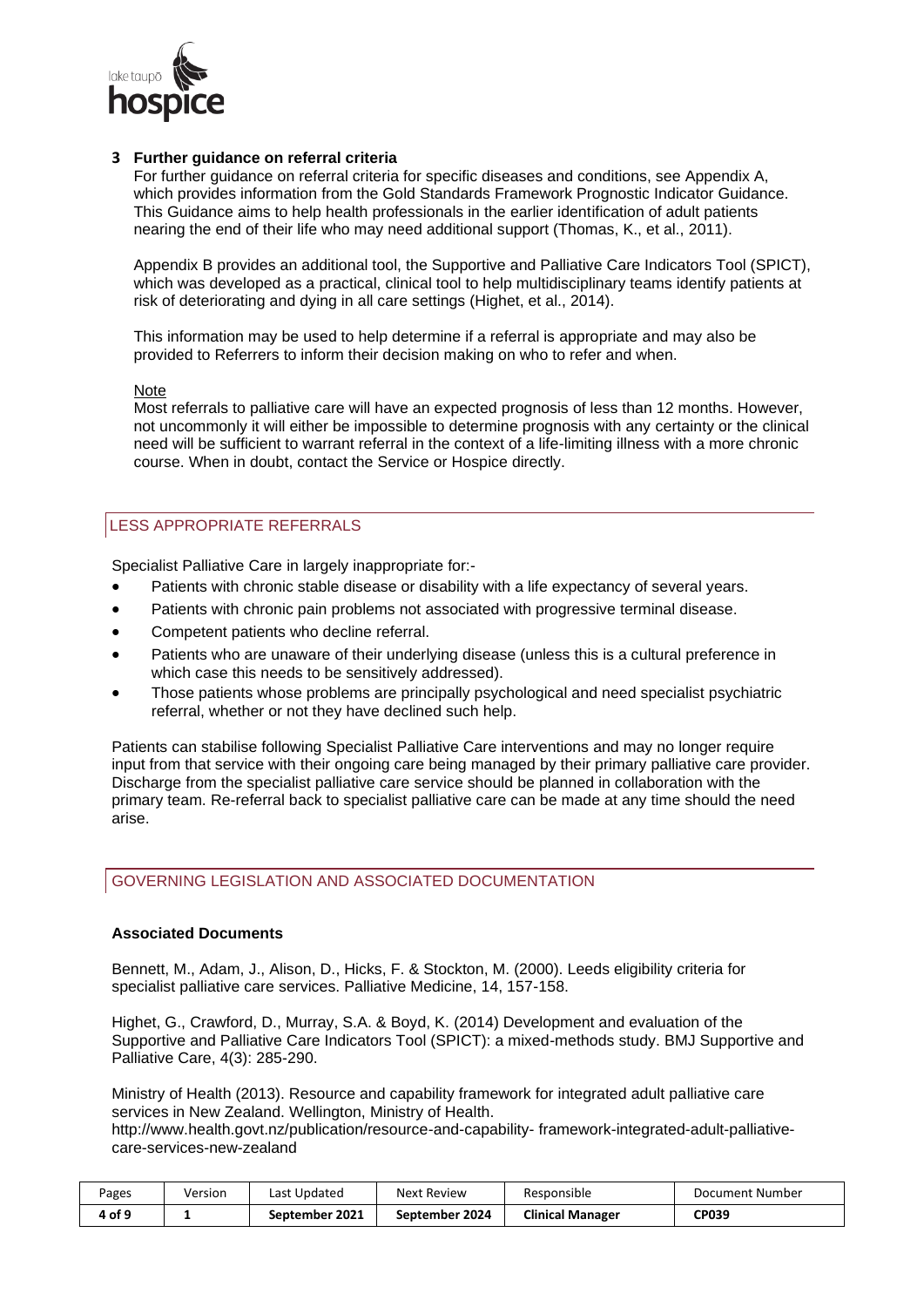

Thomas, K., et al. (2011). The GSF prognostic indicator guidance. (4th Edn). Available from: http://www.goldstandardsframework.org.uk/cdcontent/uploads/files/General%20Files/Prognostic%20Indicator%20Guidance%20October%202011.p df. www.goldstandardsframework.org.uk

| Pages  | Version | Last Updated   | <b>Next Review</b> | Responsible             | Document Number |
|--------|---------|----------------|--------------------|-------------------------|-----------------|
| 5 of 9 |         | September 2021 | September 2024     | <b>Clinical Manager</b> | <b>CP039</b>    |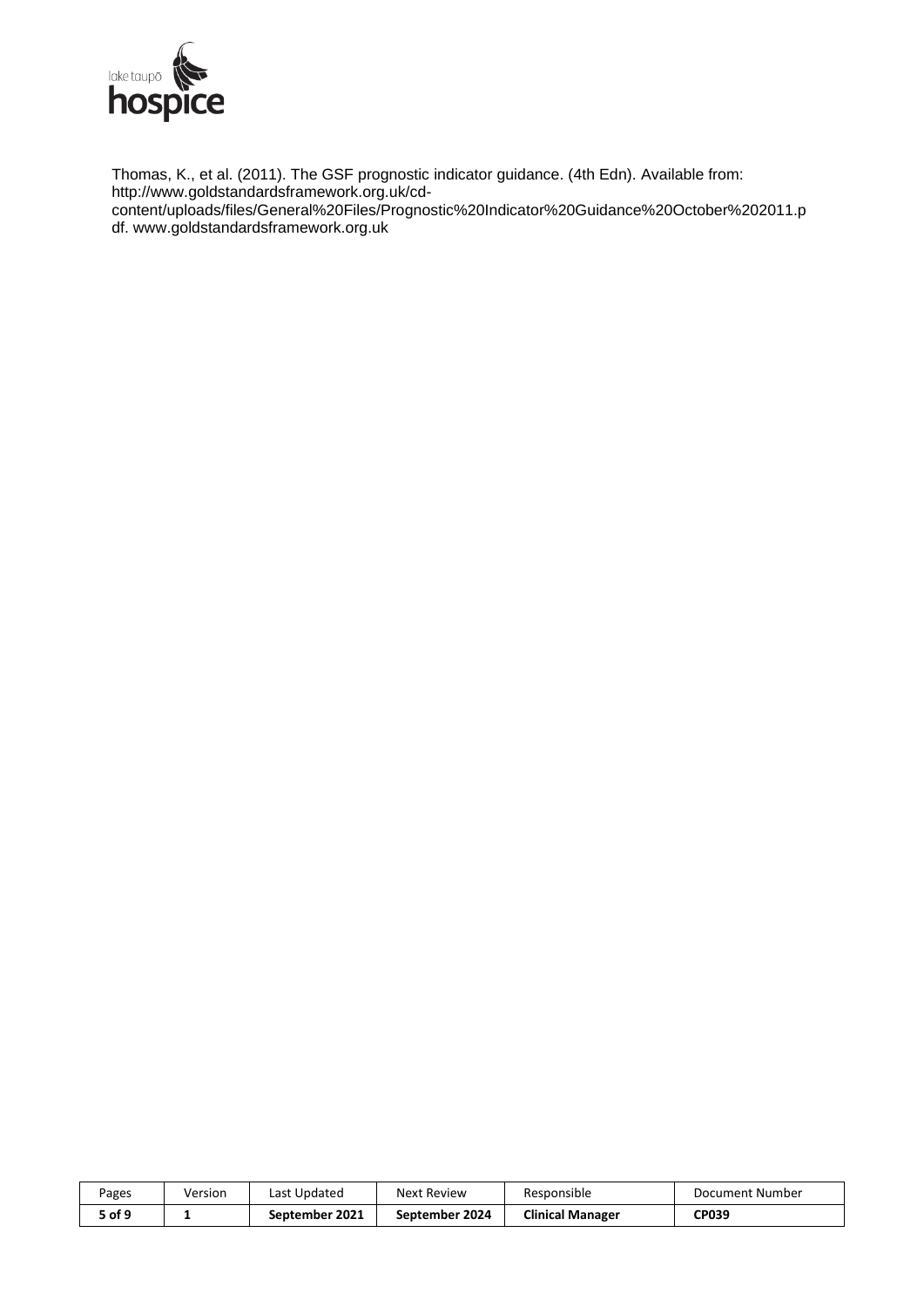

# **APPENDIX 1 CP-039**

# PROGNOSTIC INDICATOR GUIDANCE (PIG) 4TH EDITION SEPTEMBER 2011

© The Gold Standards Framework Centre in End of Life Care (Thomas, et al., 2011)

# **Step 1: The Surprise Question**

**For patients with advanced disease or progressive life limiting conditions - Would you be surprised if the patient were to die in the next few months, weeks, days?**

The answer to this question should be an intuitive one, pulling together a range of clinical, co-morbidity, social and other factors that give a whole picture of deterioration. If you would not be surprised, then what measures might be taken to improve the patient's quality of life now and in preparation for possible further decline?

# **Step 2: General Indicators**

Are there general indicators of decline and increasing needs?

- Decreasing activity functional performance status declining (e.g. Barthel score, Karnofsky Performance Status Score or Palliative Performance Scale), limited self-care, in bed or chair 50% of day, and increasing dependence in most activities of daily living
- Co-morbidity is regarded as the biggest predictive indicator of mortality and morbidity
- General physical decline and increasing need for support
- Advanced disease unstable, deteriorating complex symptom burden
- Decreasing response to treatments, decreasing reversibility
- Choice of no further active treatment
- Progressive weight loss (>10%) in past six months
- Repeated unplanned/crisis admissions
- Sentinel event e.g. serious fall, bereavement, transfer to nursing home
- Serum albumin <25g/l

# **Step 3: Specific Clinical Indicators**

#### **A. Cancer - rapid or predictable decline**

- Metastatic cancer
- More exact predictors for cancer patients are available e.g. PiPS (UK validated Prognosis in Palliative Care Study), PPI, PPS etc. Prognosis tools can help but should not be applied blindly
- The single most important predictive factor in cancer is performance status and functional ability if patients are spending more than 50% of their time in bed/lying down, prognosis is estimated to be about 3 months or less

#### **B. Organ Failure - erratic decline**

#### *Heart Disease*

At least two of the indicators below:

- New York Heart Association (NYHA) Functional Classification for Congestive Heart Failure Stage 3 or 4 - shortness of breath at rest on minimal exertion
- Patient thought to be in the last year of life by the care team The 'surprise question'
- Repeated hospital admissions with heart failure symptoms
- Difficult physical or psychological symptoms despite optimal tolerated therapy

| Pages  | Version | Last Updated   | Next Review    | Responsible             | Document Number |
|--------|---------|----------------|----------------|-------------------------|-----------------|
| 6 of 9 |         | September 2021 | September 2024 | <b>Clinical Manager</b> | CP039           |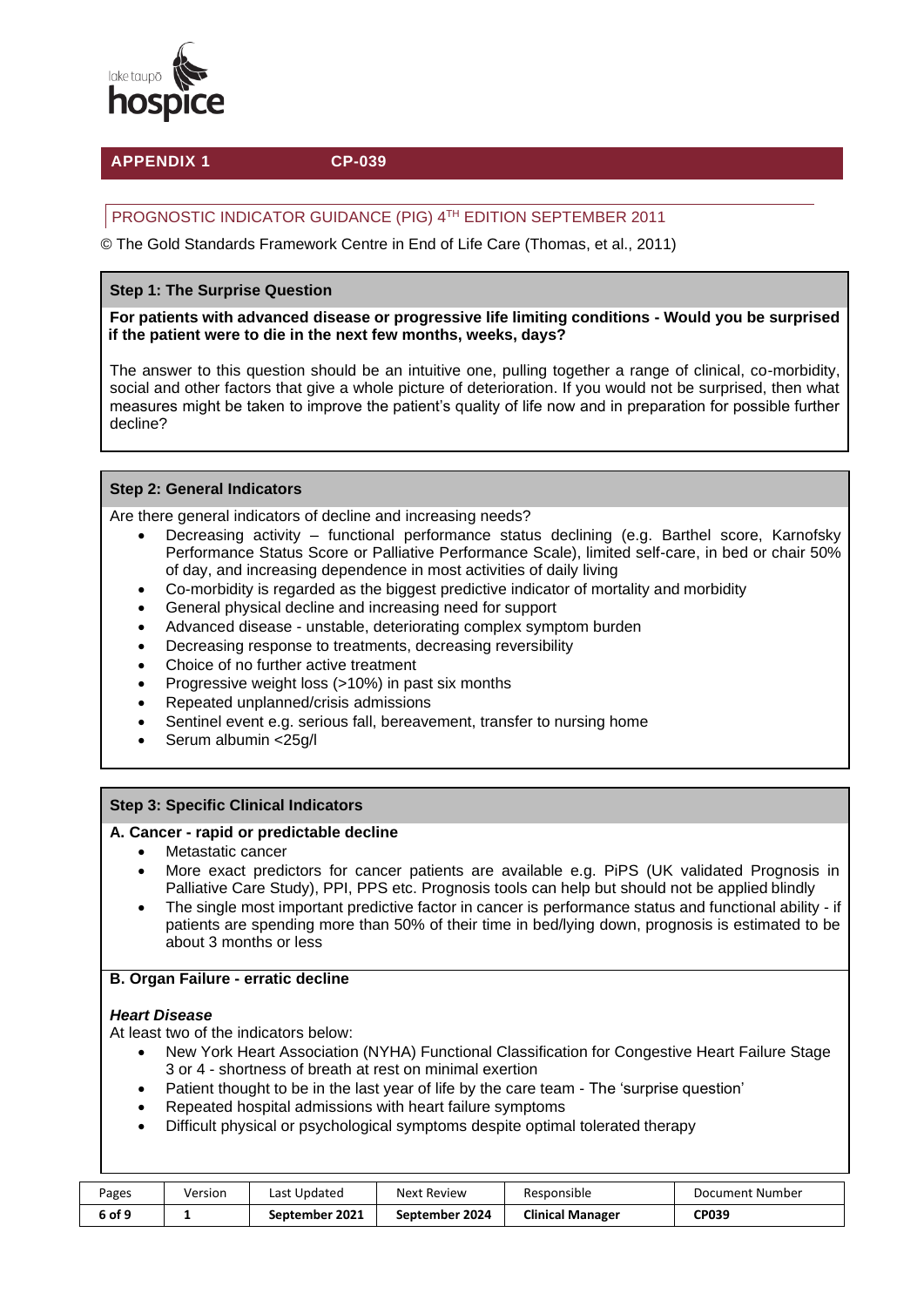

# *Chronic Obstructive Pulmonary Disease (COPD)*

At least two of the indicators below:

- Disease assessed to be severe (e.g. FEV1 <30% predicted)
- Recurrent hospital admissions (at least 3 in last 12 months due to COPD)
- Fulfils long term oxygen therapy criteria
- MRC grade 4/5 shortness of breath after 100 metres on the level of confined to house
- Signs and symptoms of right heart failure
- Combination of other factors i.e. anorexia, previous ITU/NIV resistant organisms
- More than 6 weeks of systemic steroids for COPD in preceding 6 months

# *Renal Disease*

Stage 4 or 5 Chronic Kidney Disease (CKD) whose condition is deteriorating with at least 2 of the indicators below:

- Patient for whom the surprise question is applicable
- Patients choosing the 'no dialysis' option, discontinuing dialysis or not opting for dialysis if their transplant has failed
- Patients with difficult physical symptoms or psychological symptoms despite optimal tolerated renal replacement therapy
- Symptomatic Renal Failure nausea and vomiting, anorexia, pruritus, reduced functional status, intractable fluid overload

# *Liver Disease*

- Ascites despite maximum diuretics: spontaneous peritonitis
- Jaundice; Hepato-renal syndrome
- PTT> 5 seconds above control
- **Encephalopathy**
- Recurrent variceal bleeding if further intervention inappropriate

# *General Neurological Diseases*

- Progressive deterioration in physical and/ or cognitive function despite optimal therapy
- Symptoms which are complex and too difficult to control
- Swallowing problems (dysphagia) leading to recurrent aspiration pneumonia, sepsis, breathlessness or respiratory failure
- Speech problems: increasing difficulty in communications and progressive dysphasia. Plus the following:

# *Motor Neurone Disease*

- Marked rapid decline in physical status
- First episode of aspirational pneumonia
- Increased cognitive difficulties
- **Weight Loss**
- Significant complex symptoms and medical complications
- Low vital capacity (below 70% of predicted using standard spirometry)
- Dyskinesia, mobility problems and falls
- Communication difficulties

# *Parkinson's Disease*

- Drug treatment less effective or increasingly complex regime of drug treatments
- Reduced independence, needs ADL help
- The condition is less well controlled with increasing "off" periods
- Dyskinesias, mobility problems and falls
- Psychiatric signs (depression, anxiety, hallucinations, psychosis)
- Similar pattern to frailty- see below

| Pages  | Version | Last Updated   | Next Review    | Responsible             | Document Number |
|--------|---------|----------------|----------------|-------------------------|-----------------|
| 7 of 9 |         | September 2021 | September 2024 | <b>Clinical Manager</b> | CP039           |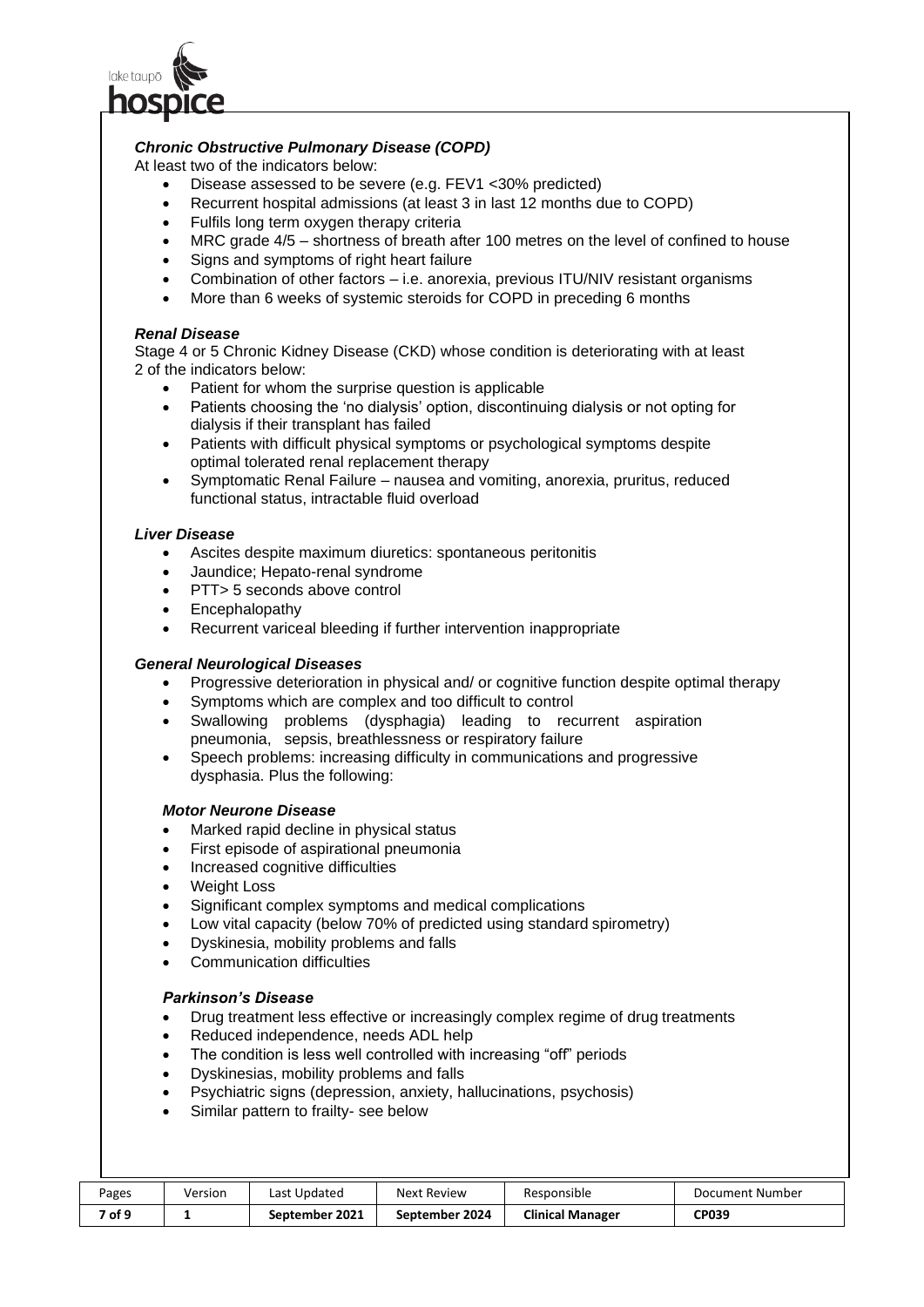

# *Multiple Sclerosis*

- Significant complex symptoms and medical complications
- Dysphagia + poor nutritional status
- Communication difficulties e.g. Dysarthria + fatigue
- Cognitive impairment notably the onset of dementia

# **C. Frailty / Dementia / Cerebral Vascular Accident (CVA) - gradual decline**

Any person who fits within this category of diseases should already have had a referral to, and assessment by, a District Health Board funded Needs Assessment Service. This will ensure that both the patient and their family/carers have access to DHB funded supportive care programmes and funding appropriate to the patient's disease and identified needs. Specialist Palliative Care Services are not equipped to provide all of the service components necessary to care for those with frailty, dementia or the consequences of a severe cerebral vascular accident.

\

# *Frailty*

Individuals who present with Multiple co morbidities with significant impairment in day to day living and:

- Deteriorating functional score e.g. performance status Barthel/ECOG/Karnofksy
- Combination of at least three of the following symptoms:
	- o weakness
	- o slow walking speed
	- o significant weight loss
	- o exhaustion
	- o low physical activity
	- o depression

# *Cerebral Vascular Accident (CVA/Stroke)*

- Persistent vegetative or minimal conscious state or dense paralysis
- Medical complications
- Lack of improvement within 3 months of onset
- Cognitive impairment / Post-stroke dementia

# *Dementia*

There are many underlying conditions which may lead to degrees of dementia and these should be taken into account. Triggers to consider that indicate that someone is entering a later stage are:

- Unable to walk without assistance and
- Urinary and faecal incontinence, and
- No consistently meaningful conversation and
- Unable to do Activities of Daily Living (ADL)
- Barthel score <3

Plus any of the following:

- Weight loss
- Urinary tract Infection
- Severe pressures sores stage three or four
- Recurrent fever
- Reduced oral intake
- Aspiration pneumonia

It is vital that discussions with individuals living with dementia are started at an early to ensure that whilst they have mental capacity they can discuss how they would like the later stages managed.

| Pages  | Version | Last Updated   | Next Review    | Responsible             | Document Number |
|--------|---------|----------------|----------------|-------------------------|-----------------|
| 8 of 9 |         | September 2021 | September 2024 | <b>Clinical Manager</b> | <b>CP039</b>    |